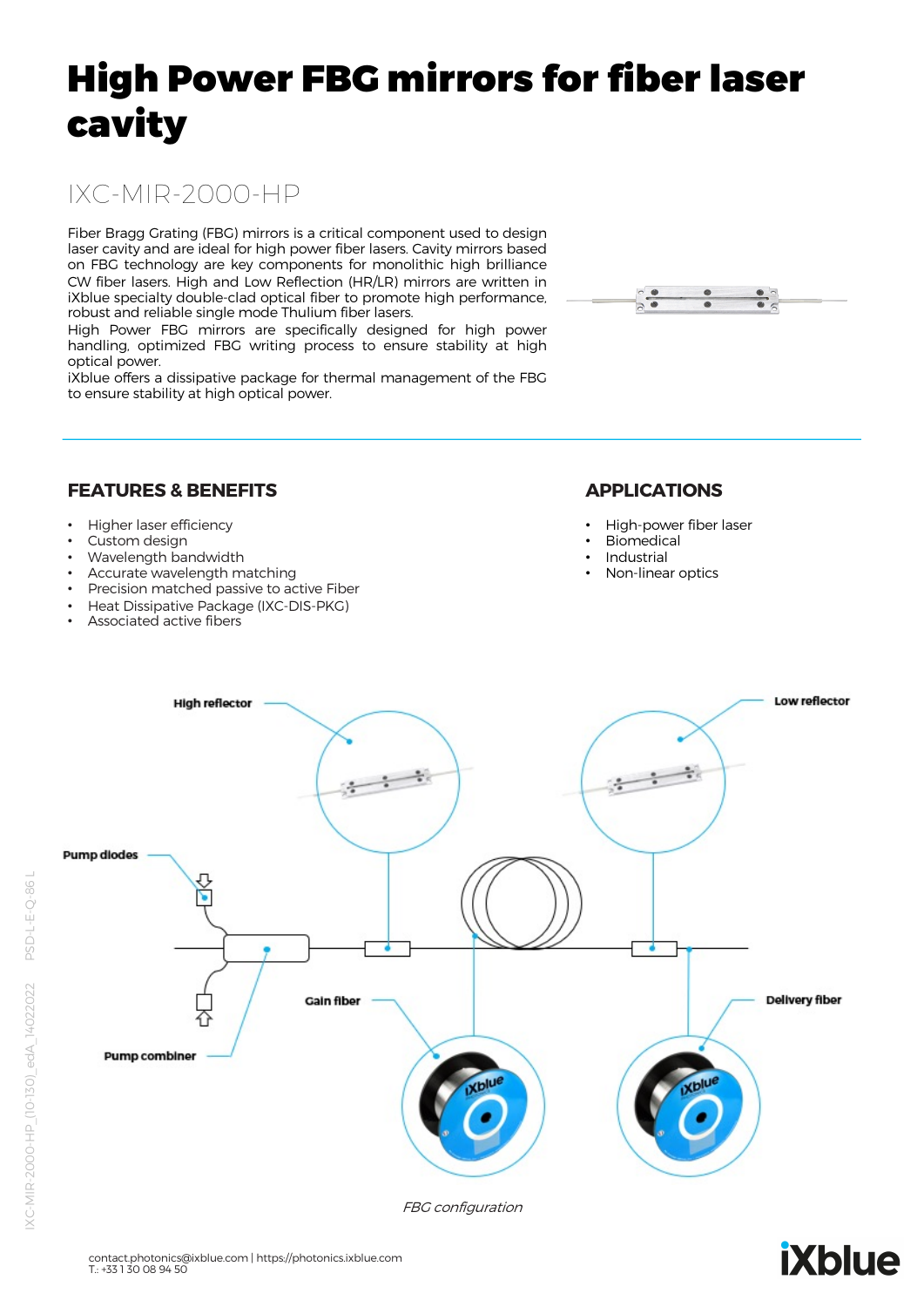## **IXC-MIR-2000-HP TECHNICAL SPECIFICATIONS**

#### **PARAMETERS**

| iXblue passive optical fiber type (LMA)       |                              | IXF-2CF-PAS-10-130-0.15 |           |              |           |      |
|-----------------------------------------------|------------------------------|-------------------------|-----------|--------------|-----------|------|
| Center wavelengths range (ref. to vacuum) $1$ | 1910                         | 1943                    | 1951      | 2034         | 2051      | 2123 |
| Center wavelength accuracy                    |                              | +/- 1 nm                |           |              |           |      |
| Wavelength matching with HR/LR                | $< 0.2$ nm                   |                         |           |              |           |      |
|                                               | HR.                          |                         |           |              | LR.       |      |
| Peak reflectivity                             | $\geq 99\%$                  |                         | $5 - 20%$ |              |           |      |
| Peak reflectivity accuracy                    |                              |                         |           |              | $+/- 2$ % |      |
| Reflection bandwidth (FWHM)                   | $1 - 3$ nm                   |                         |           | $0.3 - 1$ nm |           |      |
| <b>FWHM</b> accuracy                          | $+/- 0.2$ nm<br>$+/-$ 0.1 nm |                         |           |              |           |      |
| Side Lode Suppression Ratio                   | $>20$ dB                     |                         |           |              | $>15$ dB  |      |
| Maximum pump power handling 2-3               | 300 W                        |                         |           |              |           |      |

1 Other center wavelengths upon request 2 Using multimode pump at 915nm (background loss are equivalent vs 793nm) 3 Appropriate cooling must be applied

#### **DESIGN PARAMETERS**

| FBG heat dissipative packaging | IXC-DIS-PKG-v2, dim: 62 x 12 x 3 mm |
|--------------------------------|-------------------------------------|
| Pigtail length each side $A/B$ | . m                                 |

#### **ORDERING INFORMATION**

IXC-MIR-①-HP-②-③-④-P

| $\left( 1\right)$ | Wavelength | $^\mathrm{(2)}$ | Fiber type              | 3    | Peak reflectivity | $\circledast$ | <b>FWHM</b>      |
|-------------------|------------|-----------------|-------------------------|------|-------------------|---------------|------------------|
| 1910              | 1910 nm    | D.              | IXF-2CF-PAS-10-130-0.15 | HR.  | $\geq$ 99 %       | 3             | 3 nm             |
| 1943              | 1943 nm    |                 |                         |      |                   | $\mathcal{P}$ | 2 nm             |
| 1951              | 1951 nm    |                 |                         | LR20 | 20 %              |               | 1 nm             |
| 2034              | 2034 nm    |                 |                         | LR10 | 10 %              | 0.5           | $0.5$ nm         |
| 2051              | 2051 nm    |                 |                         | LR5  | 5%                | 0.2           | $0.2 \text{ nm}$ |
| 2123              | $2123$ nm  |                 |                         |      |                   |               |                  |

Specifications are subject to change without notice

# **iXblue**